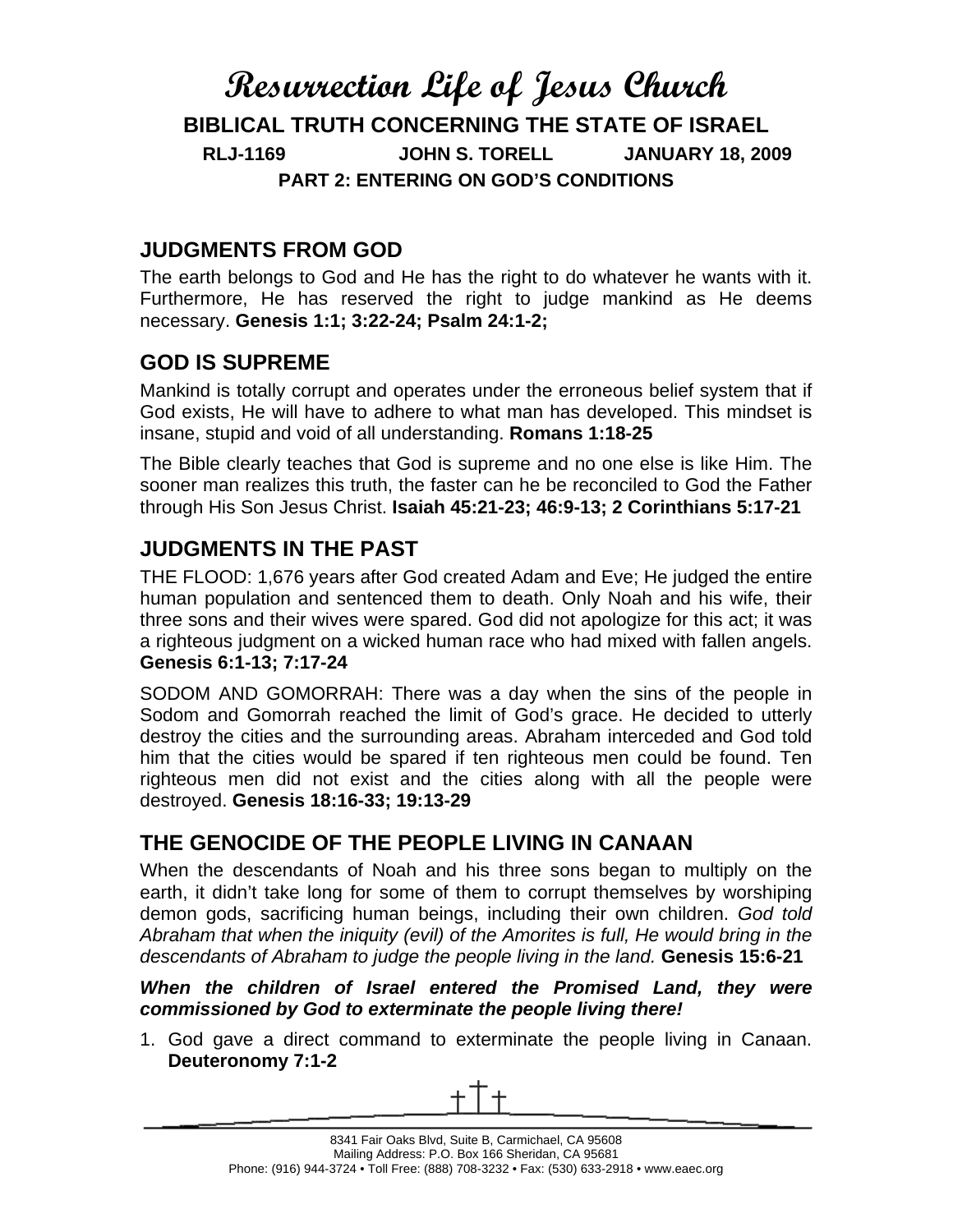- 2. There wouldn't be any covenants (peace agreements) with them nor was there to be any intermarrying with the people of Canaan. God knew the Canaanite women would turn away the sons of Israel to worship demon gods. **verse 4**
- 3. The people in Canaan were heavily involved in witchcraft, human sacrifices and worship of demon gods. They had totally rejected the God of Creation and reverted from worship of God, as taught by Noah and his sons, to follow after Satan and worship him instead. Their culture was to be destroyed so that all knowledge of these people and their customs would never again be remembered. **verse 5**
- 4. It is hard for sinful man to understand just how much God hates sin and why He is upset when people turn from Him and embrace the Devil. God told Moses to tell the people that they were to show no pity upon these men, women and children. **verses 16-26**

#### **GOD DOES NOT TOLERATE SINNERS AND THEIR SIN**

God is love but He is also judgment. God sent Jesus to the earth to pay the penalty of sin. All people who repent of their sins and put their faith and trust in Jesus are forgiven and cleansed by the blood of Jesus. But all people who have never heard of Jesus or chosen to reject Him will be judged and sent to the Lake of Fire for eternal punishment that will never end. **Revelation 20:10-15** 

#### *The Canaanite people living at the time of Moses couldn't be redeemed and were physically sentenced to death followed by eternal punishment in the Lake of Fire.*

Most Christians do not understand the holiness of God and the fierce judgment He meets out on those who rejects His love. **Hebrews 10:26-31**

**God did not commission the Zionistic World Federation to take back the Promised Land nor has God commissioned them to drive out the Palestinians living there and threaten them with extermination. There is no place in the Bible that justifies the establishment of the State of Israel in 1948 and the continual killing of Palestinians who resist the invaders.** 

#### **LIVING UNDER THE SECOND COVENANT**

The entire earth has been placed under the authority of the Second Covenant, regardless of what religions are adhered to in the different nations. When Jesus died on the cross, it was for all people from Adam until the last person.

The Gospel of redemption was known by Adam and Eve and passed on through the generations. **Genesis 3:15**

Abraham was not saved by works but by faith in the coming Messiah. **Deuteronomy 15:6; Romans 4:1-5**